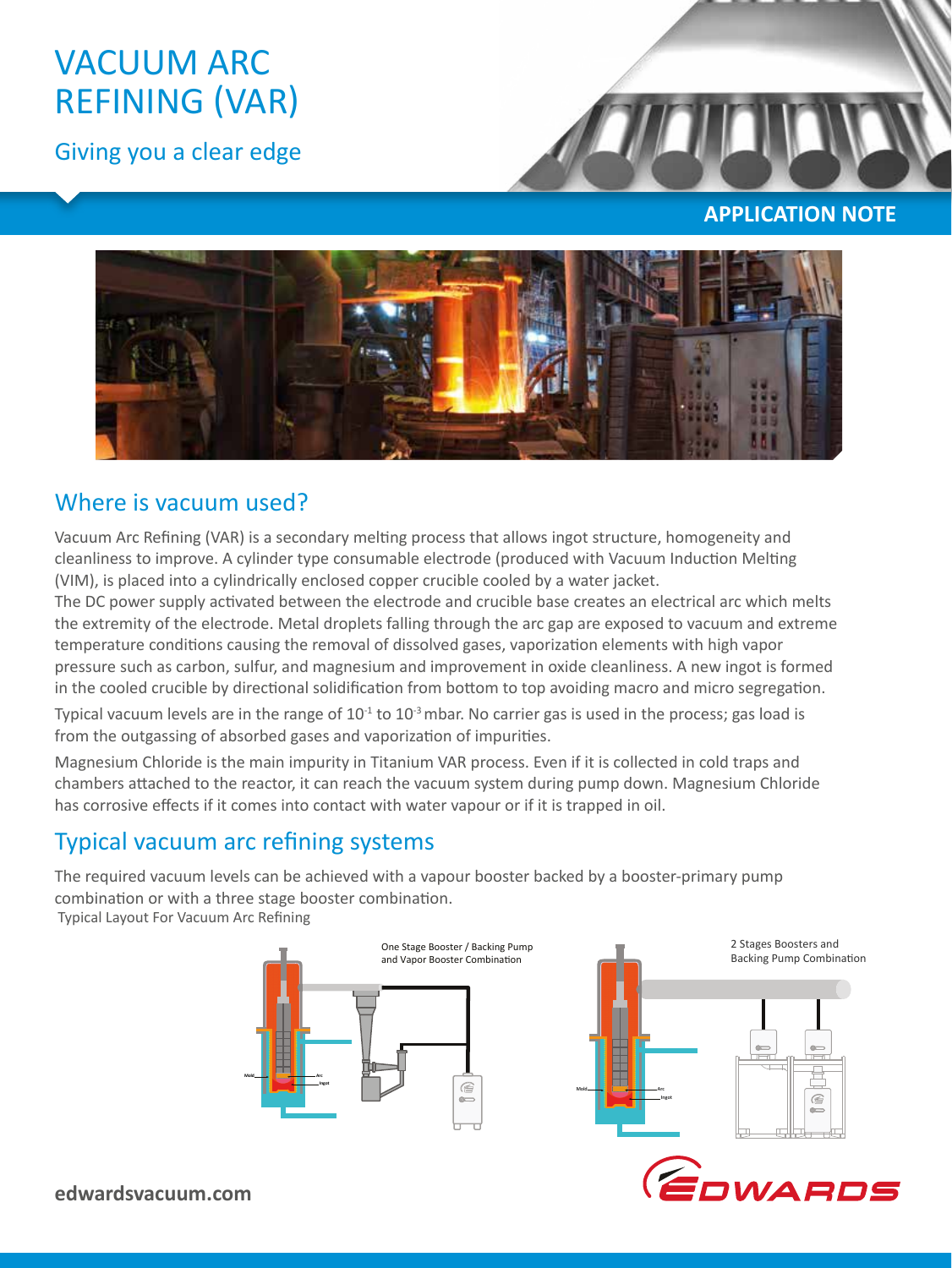# **Solutions**

#### **Dry pumping systems - Recommended technology**

GXS dry screw pumps and GMB booster combinations •GXS160, GXS160/1750

#### •GXS250, GXS250/2600

- •GXS450, GXS450/2600, GXS450/4200
- •GXS750, GXS750/2600, GXS750/4200

#### MAXX vacuum systems

GXS pump range is systemised with pXH mechanical boosters available in two models:

- •pXH4500, displacement 6,766 m3/h
- •pXH6000, displacement 8,358 m3/h

Benefit: Dry pump systems substantially reduce maintenance and operating costs.

- •Increased tolerance to particles created by the melt
- •Capability to handle effectively corrosive dusts
- •Clean residual vacuum
- •Elimination of oil back streaming which is a source of contamination and de‐gassing in the furnace
- •Large water vapour pumping capacity aids drying of the new chamber lining
- •Elimination of oil mist at the exhaust and external oil leaks

| Oil Sealed pumping systems - Conventional technology                                                                                                          |                |  |
|---------------------------------------------------------------------------------------------------------------------------------------------------------------|----------------|--|
| Stokes microvac rotary piston pumps                                                                                                                           | Vapour booster |  |
| with EH and 6" Stokes booster combination                                                                                                                     | •18B4B         |  |
| •212J                                                                                                                                                         | •30B5M         |  |
| •412J                                                                                                                                                         |                |  |
| •612J                                                                                                                                                         |                |  |
| Benefit: Generally, oil sealed pumps have high operating and maintenance costs. Between oil sealed<br>technology, piston pumps are the vacuum pump of choice. |                |  |
| . Rugged and less sensitive to dust and vapour handling                                                                                                       |                |  |
| • Low rpm operation for the longest pump life cycle                                                                                                           |                |  |
| • Efficient, time proven design to deliver ease of maintenance                                                                                                |                |  |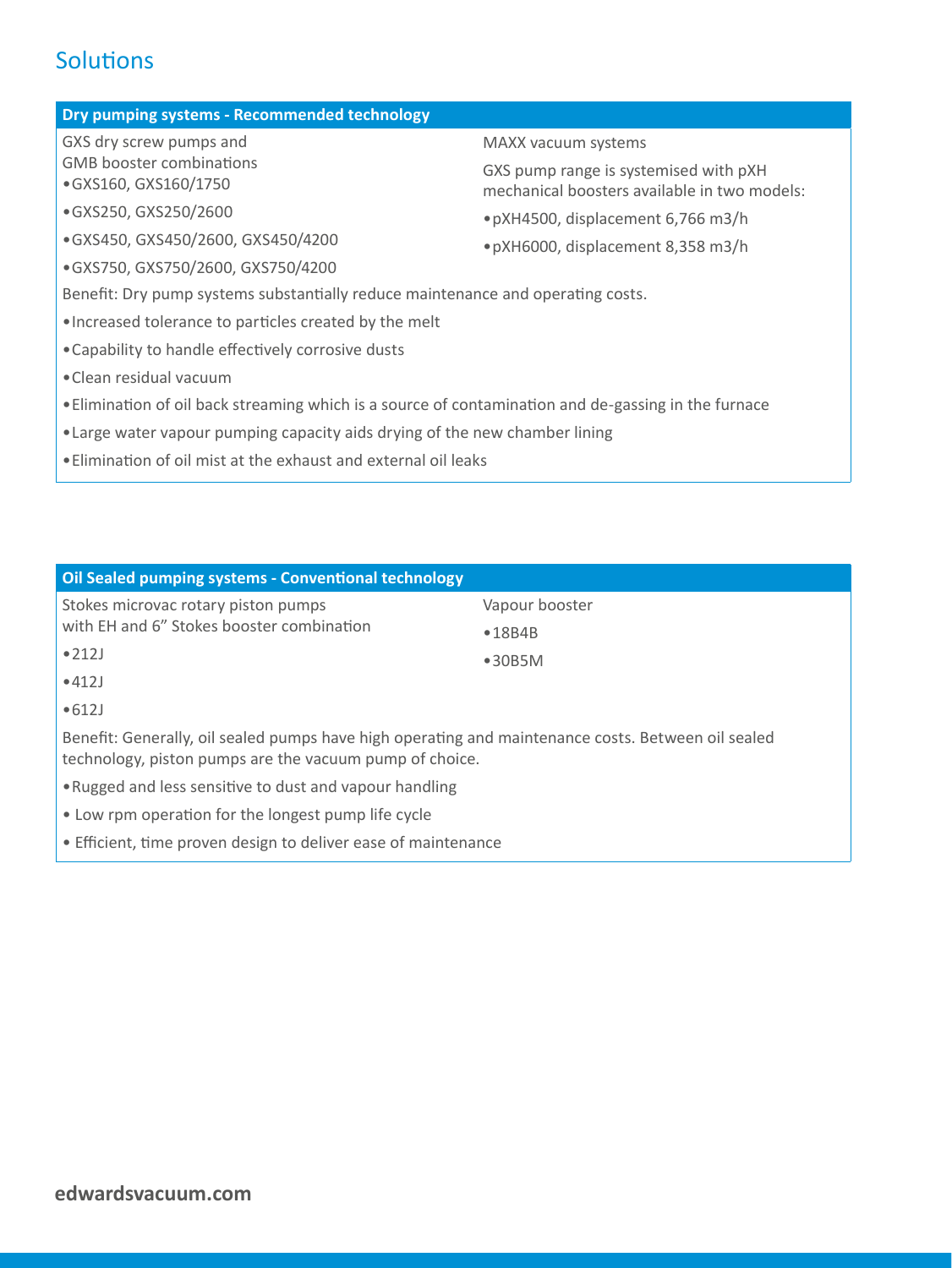# Edward's Benefits

# GXS dry screw pumps

160 m<sup>3</sup>/h -750 m<sup>3</sup>/h primary pumps with pumping speeds up to 3,450 m<sup>3</sup>/h with vacuum boosters. Equipped with an intelligent on-board controller with extensive communication and automated control capabilities.

| <b>Highly reliable</b><br>Ability to handle harsh processes |
|-------------------------------------------------------------|
|                                                             |
| Low maintenance cost                                        |
| No unplanned down-time                                      |
|                                                             |
| <b>Increased productivity</b>                               |
| Longer intervals between services                           |
|                                                             |
| Safe operation, consistent output                           |
| Automated control of your process                           |



### MAXX vacuum systems

The GXS pump range is complemented by the new generation of pXH large mechanical boosters for an integrated flexible modular skid design.

**Variety of pump combinations ensure optimised configurations** Delivering the performance required by your processes

**Easy to upgrade**  Whenever you need more capacity